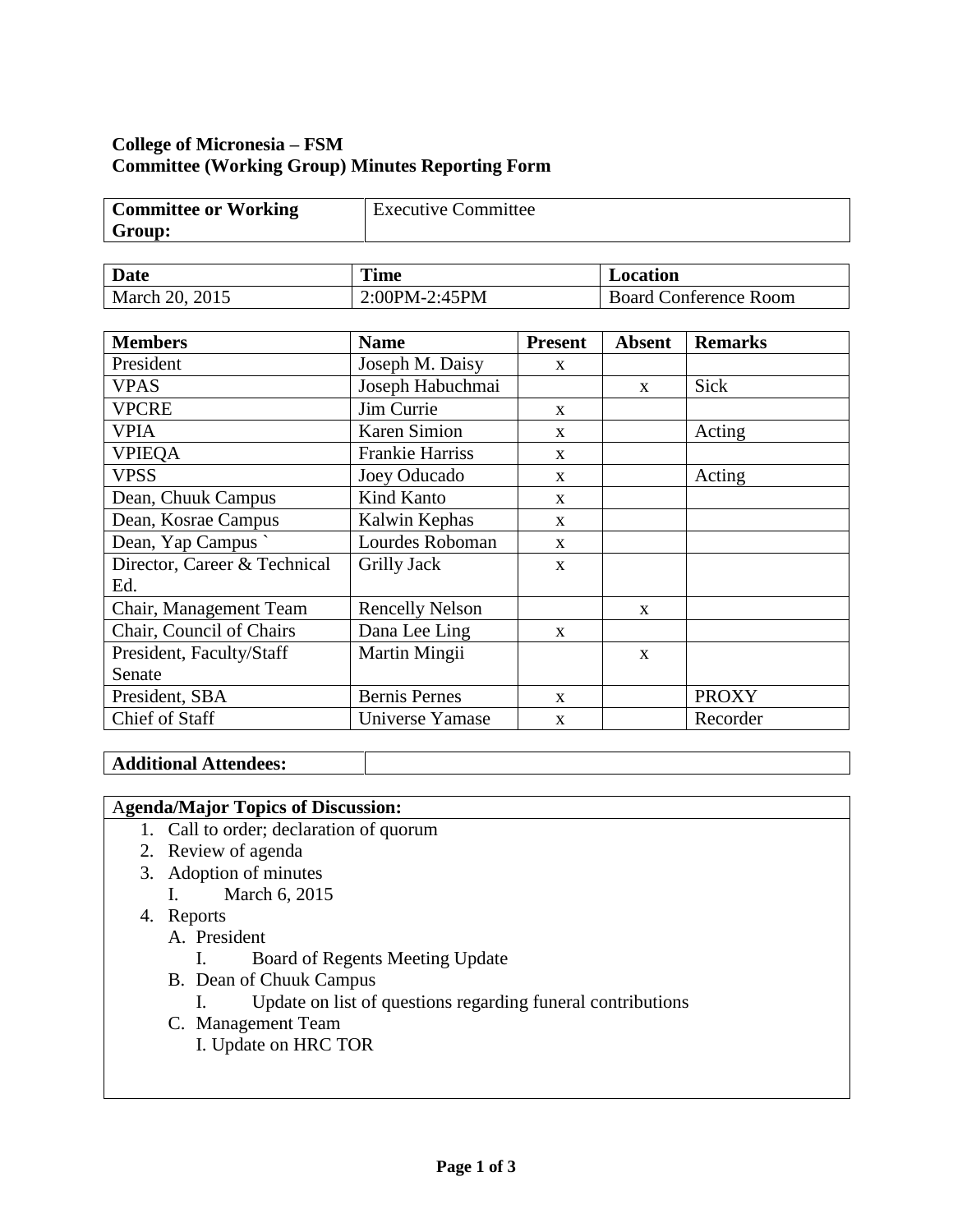### **Discussion of Agenda/Information Sharing:**

- 1. Call to order; declaration of quorum- cleared
- 2. Review of agenda- cleared
- 3. Adoption of minutes
	- I. March 6, 2015- VPIEQA moved to endorse with the recommended changes. VPCRE seconded. EC approved the minutes.
- 4. Reports
	- A. President
		- I. Board of Regents Meeting Update- Information was shared that the BOR meeting for December 2014 was moved to February 2015 to accommodate ongoing college activities. The Board of Regents agreed to continue its meeting on March 19, 2015 on Pohnpei State. The board was tasked to do a self-assessment and assess the president. A decision for the next board meeting was scheduled for April 29-30, 2015 on Chuuk State.
	- B. Dean of Chuuk Campus
		- I. Update on list of questions regarding funeral contributions- Task is still in progress with VPAS. Follow up at next EC meeting.
	- C. Management Team
		- I. Update on HRC TOR- Agenda item was not discussed, as the presenter was absent. Follow up at next EC meeting

#### **Comments/Upcoming Meeting Date & Time/Etc.:**

- Director of CTE informed about the CTE Exhibit
- Dean of Kosrae Campus will be hosting a college fair on March 23, 2015
- VPCRE reminded committees to do self-assessment

#### **Handouts/Documents Referenced:**

- $March 6, 2015, EC minutes$
- March 20, 2015, EC agenda

#### **College Web Site Link:**

 $\blacksquare$ 

**Prepared by:**  $\qquad$  **Date Distributed:** 

# **Approval of Minutes Process & Responses:**

**Submitted by:**  $\begin{array}{|c|c|c|c|c|} \hline \textbf{COS} & \textbf{Date Submitted:} & \textbf{April 7, 2015} \hline \end{array}$ 

**Summary Decisions/Recommendations/Action Steps/Motions with Timeline &**